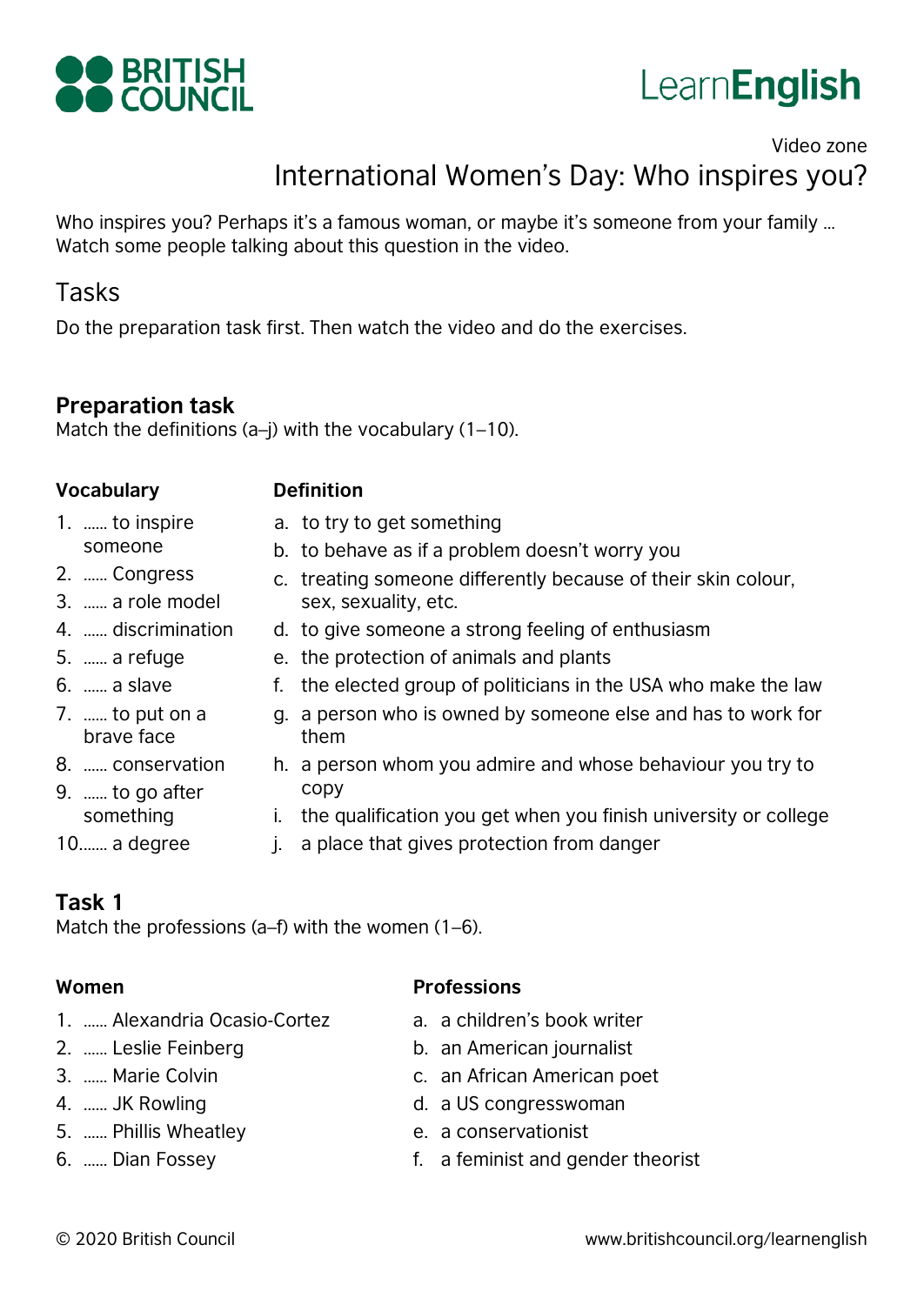



#### **Task 2**

Put the words in order to make sentences.

- 1. a fantastic She's women and role model young men. for both young going to become
- 2. the discrimination and violence brave enough She was that she faced. to live as a butch lesbian despite
- 3. in a refuge. who are experiencing She helps find safety sexual violence women
- 4. loving, amazing a kind, She being. human was
- 5. first and face, puts her family She always puts on is always super positive. a brave
- 6. always to go after told me in life and take what I want every opportunity. She has
- 7. a degree. the first in her to get She was family person
- 8. her inspires me just capability. with She

#### **Discussion**

Which women inspire you and why?